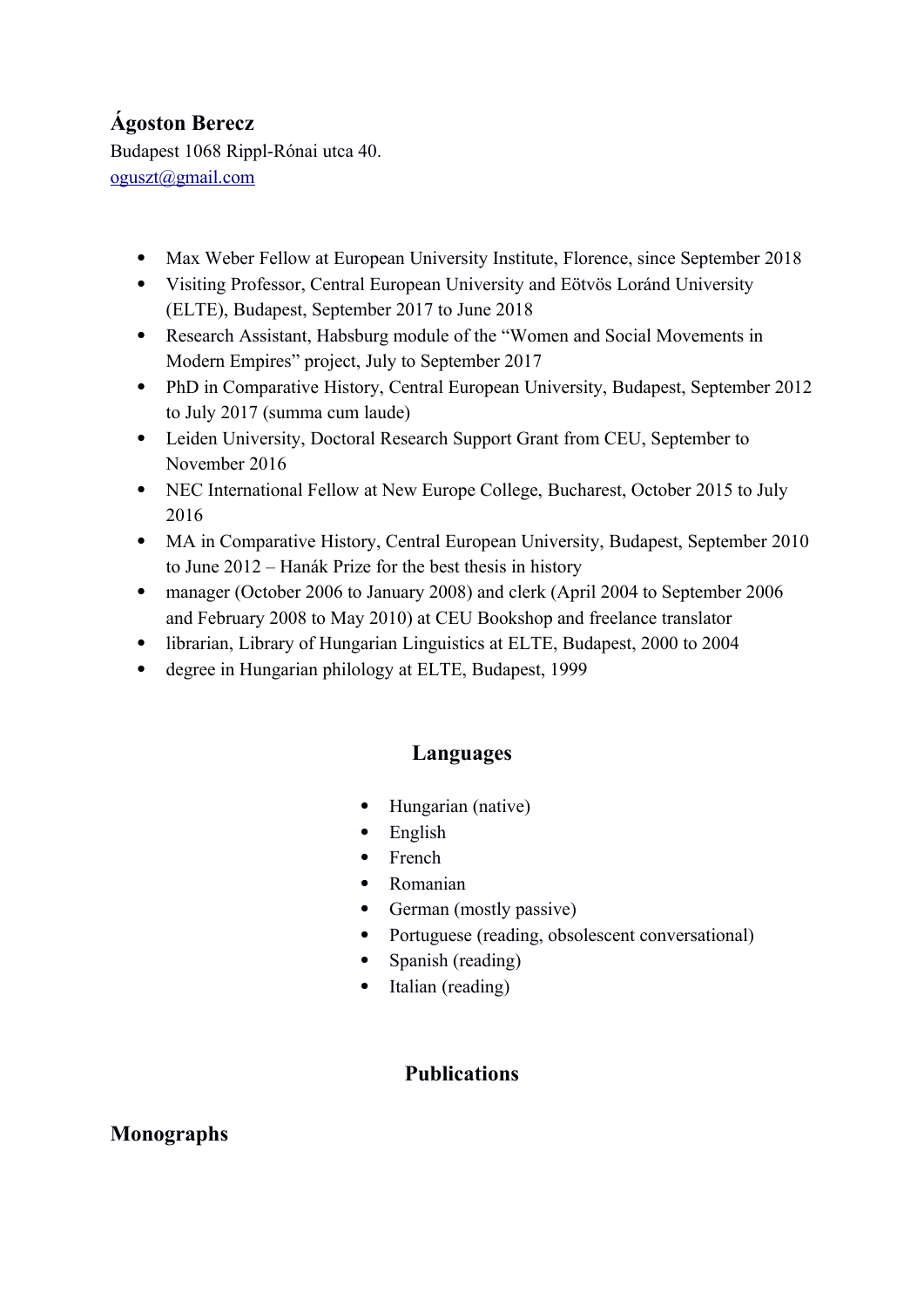- *The Politics of Early Language Teaching: Hungarian in the primary schools of the late Dual Monarchy.* Budapest: Past, Inc., Central European University, 2014. 283 pp.
- *Empty Signs, Historical Imaginaries: The Entangled nationalization of names and naming in a late Habsburg border region*. New York: Berghahn Books, scheduled for publication in 2020

# **Working Papers**

- *Non-Dominant Languages in the Counties of Dualist Transylvania and the Banat*. EUI Working Papers. San Domenico da Fiesole: European University Institute, 2019. 45 pp.
- *Non-Dominant Languages in Courts in Dualist Transylvania and the Banat.* EUI Working Papers. San Domenico da Fiesole: European University Institute, 2019. 42 pp.

# **Papers, book chapters**

# **2019**

- 'The Language of Street Signs in Dualist Transylvania and the Banat', accepted for publication in *Acta Universitatis Sapientiae Ser. Philologica*, vol. 11 (2019)
- 'German and Romanian in Town Governments of Dualist Transylvania and the Banat.' In *Language Diversity in the Late Habsburg Empire*, Carl Bethke, Markian Prokopovych and Tamara Scheer, eds, 135–59. Leiden: Brill.
- 'Haszonállatok hívónevének kölcsönzése román, magyar és német anyanyelvű állattartók között a 20. század második feléig' [Borrowing of domestic animal names between Romanian-, Hungarian- and German-speaking livestock farmers until the second half of the 20th century]. *Névtani Értesítő*, vol. 40: 129–37

### **2018**

- Abstracts for 64 sources pertaining to the Hungarian Kingdom for the document cluster 'Habsburg Empire, 1820-1918' (responsible editor: Susan Zimmermann) of the database Women and Social Movements in Modern Empires (WASMME), eds Kathryn Kish Sklar and Thomas Dublin. Alexander Street Press; <http://search.alexanderstreet.com/wasg>
- With Susan Zimmermann, Brigitta Bader-Zaar, Jitka Gelnarová, Alexandra Ghit, and Michaela Königshofer. 'Women and Social Movements in the Habsburg Empire.' *Ibid*.

### **2017**

- 'Gyarmati nyelvpolitikák az első globalizáció idején' [Colonial language policies under the first globalization]. *Regio*, vol. 25: 253–281
- 'Recepciótörténeti széljegyzet Tara Zahra tanulmányához' [Reception-historical marginalia on Tara Zahra's study]. *Regio*, vol. 25: 43–50

**2016**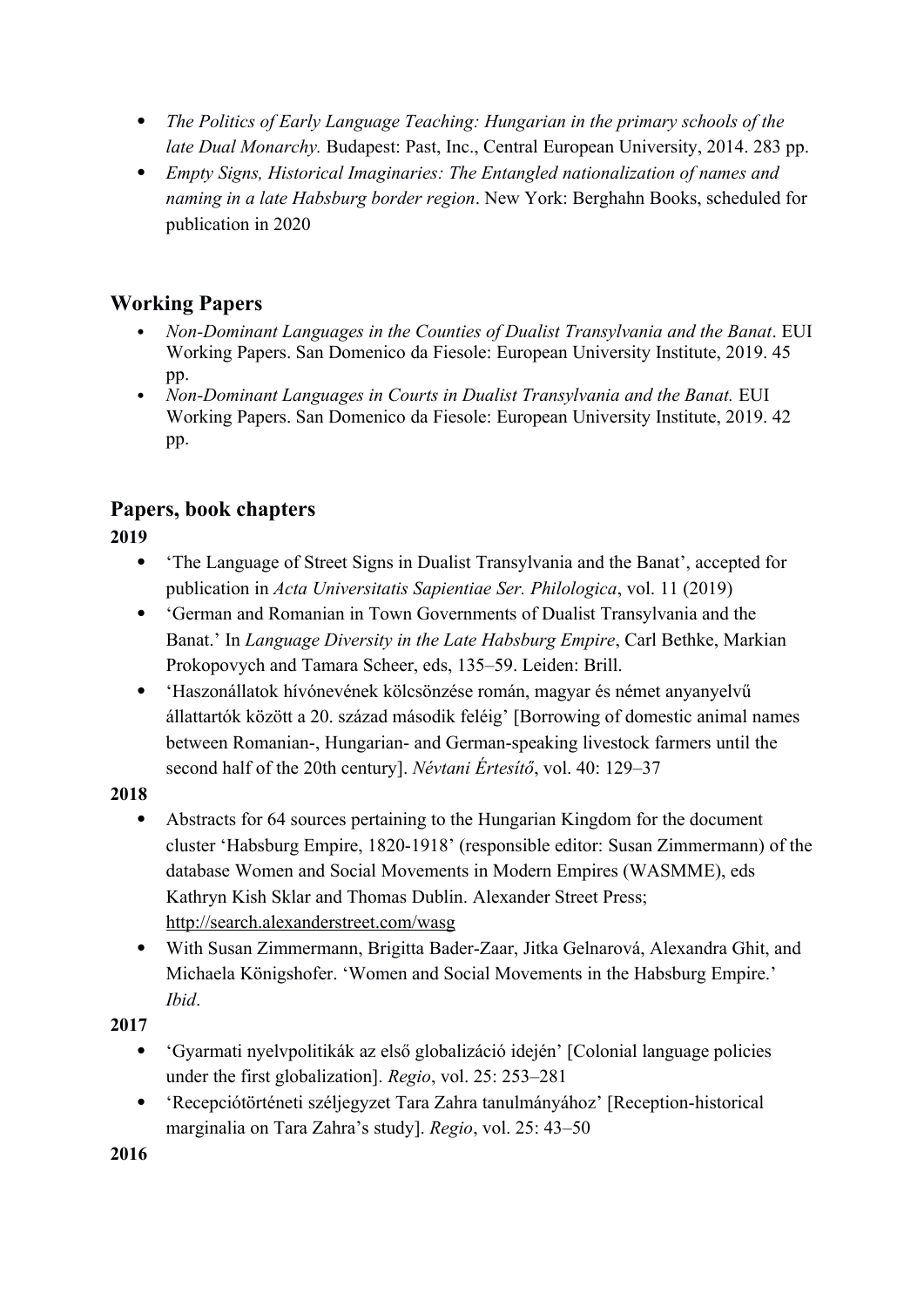'Floreas into Virágs: State Regulation of First Names in Dualist Hungary.' *Austrian History Yearbook*, vol. 47: 107–127

#### **2009**

 'A családnév románsága a dualizmus kori erdélyi, illetve magyarországi román nemzeti elit önképében' [The Romanianness of family names in the self-perception of the Romanian elite of Dualist Transylvania and Hungary]. In Tamás Farkas and István Kozma, eds, *A családnév-változtatások történetei időben, térben, társadalomban* [The Histories of Family Name Changes in Time, Space and Society], 263–272. Budapest: Gondolat and Magyar Nyelvtudományi Társaság.

#### **Reviews**

- 'National Indifference and the History of Nationalism in Modern Europe. Edited by Maarten Van Ginderachter and Jon Fox. London: Routledge, 2019', accepted for publication in *Hungarian Historical Review* 8 (2019)
- 'A Contested Borderland: Competing Russian and Romanian Visions of Bessarabia in the Late Nineteenth and Early Twentieth Century by Andrei Cusco. Budapest–New York: CEU Press, 2017', accepted for publication in *Hungarian Historical Review* 8 (2019)
- 'Varga, Bálint. The Monumental Nation: Magyar Nationalism and Symbolic Politics in Fin-de-siècle Hungary. New York: Berghahn Books, 2016.' *East Central Europe* 45 (2018): 380–3
- 'Nemes, Robert. Another Hungary: The Nineteenth-Century Provinces in Eight Lives. Stanford, Calif.: Stanford University Press, 2016.' *East Central Europe* 45 (2018): 129–32
- 'Justyna B. Walkowiak, Personal name policy. From theory to practice.' *Névtani Értesítő* 39 (2017): 209–11 [in Hungarian]
- 'Zayarnyuk, Andriy. Framing the Ukrainian Peasantry in Habsburg Galicia, 1846– 1914. Edmonton: Canadian Institute of Ukrainian Studies Press, 2013.' *East Central Europe* 43 (2016): 233–5
- 'Exploring Transylvania: Geographies of Knowledge and Entangled Histories in a Multiethnic Province, 1790–1918. By Borbála Zsuzsanna Török. Leiden–Boston: Brill, 2016.' *Hungarian Historical Review* 5 (2016): 419–22
- 'The Transformation of the World: A Global History of the Nineteenth Century by Jürgen Osterhammel.' *European Review of History/Revue européenne d'histoire* 22 (2015): 991–2

### **Courses Taught**

- *Passages to Nationhood from Below: the peasantry of East-Central and South-eastern Europe in the nineteenth century* Fall 2017/18, Central European University, Budapest, Spring 2017/18, Eötvös Loránd University, ibid.
- *Historiography* teaching assistant Fall 2014/15, Central European University

# **Lectures, Conference Participations**